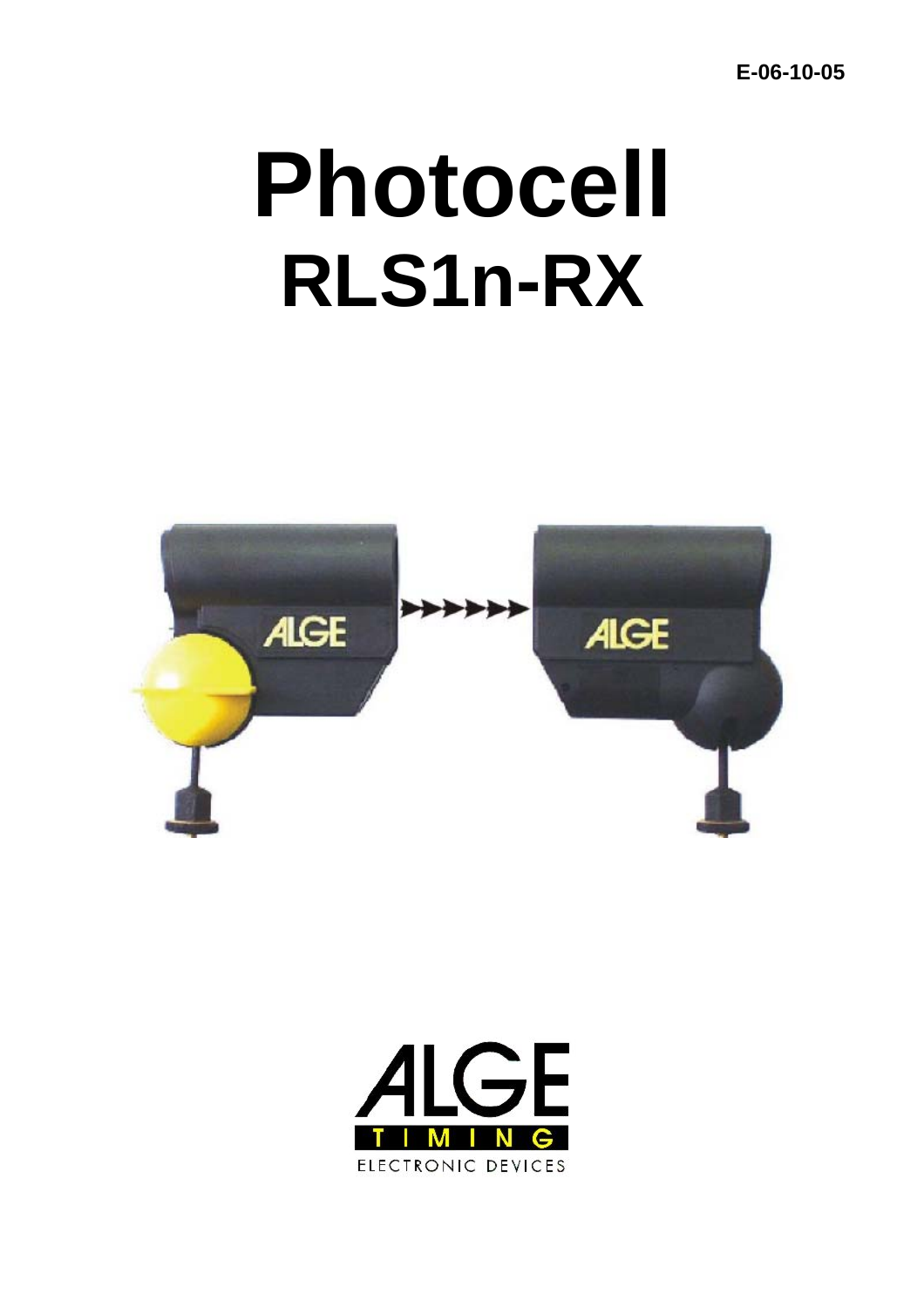

# **Transmitter – Receiver Photocell RLS1n-RX**

The ALGE photocell system RLS1nd can be used between distances of 0 to 150 meters between transmitter and receiver.

## **Principle:**

Transmitter RLS1n sends a modulated infra-red ray. The ray is controlled by the receiver RLS1n-RX against interferences. In case of interference of the ray, the receiver will trigger out an impulse.

# **Receiving photocell RLS1n-RX:**

The receiver has got a transmitting and receiving electronic. A switcher at the back of the photocells is for switching-on or off the transmitting parts, the other one to switch-on or off the battery.

The transmitting part must be switched-on in order to make any adjustments (switcher on"adjust").

At measuring, switch the transmitting part of the receiver to "race".

The receiver RLS1n-RX can be used – together with a reflector – as reflection photocell. Then the switcher must stand on "adjust".



# **Supply :**

#### **Receiver RLS1n-RX:**

The receiver is supplied by a 3-wired cable of the timing device or by an internal battery. If the receiving part is supplied by an internal battery, then you can use a 2-wired cable to the timing device (e.g. cable reel with 300m field telephone cord KT300).

## **Operating time by usage of batteries:**

Receiving part RLS1nRX: Alkaline battery approx. 160 hours (transmitting part OFF) NiCd accumulator approx. 72 hours (transmitting part OFF)

The details above are valid at 20 $^{\circ}$ C. If the photocell is used at  $-20^{\circ}$ C, then the operating time will decrease at a Alkaline battery for approx. 75%, at a NiCd-battery for approx. 20%.

#### **Instrument display:**

Receiver RLS1nRX: approx. 1/4 in white field: not adjusted or ray interrupted green field: adjusted to transmitter and ray not interrupted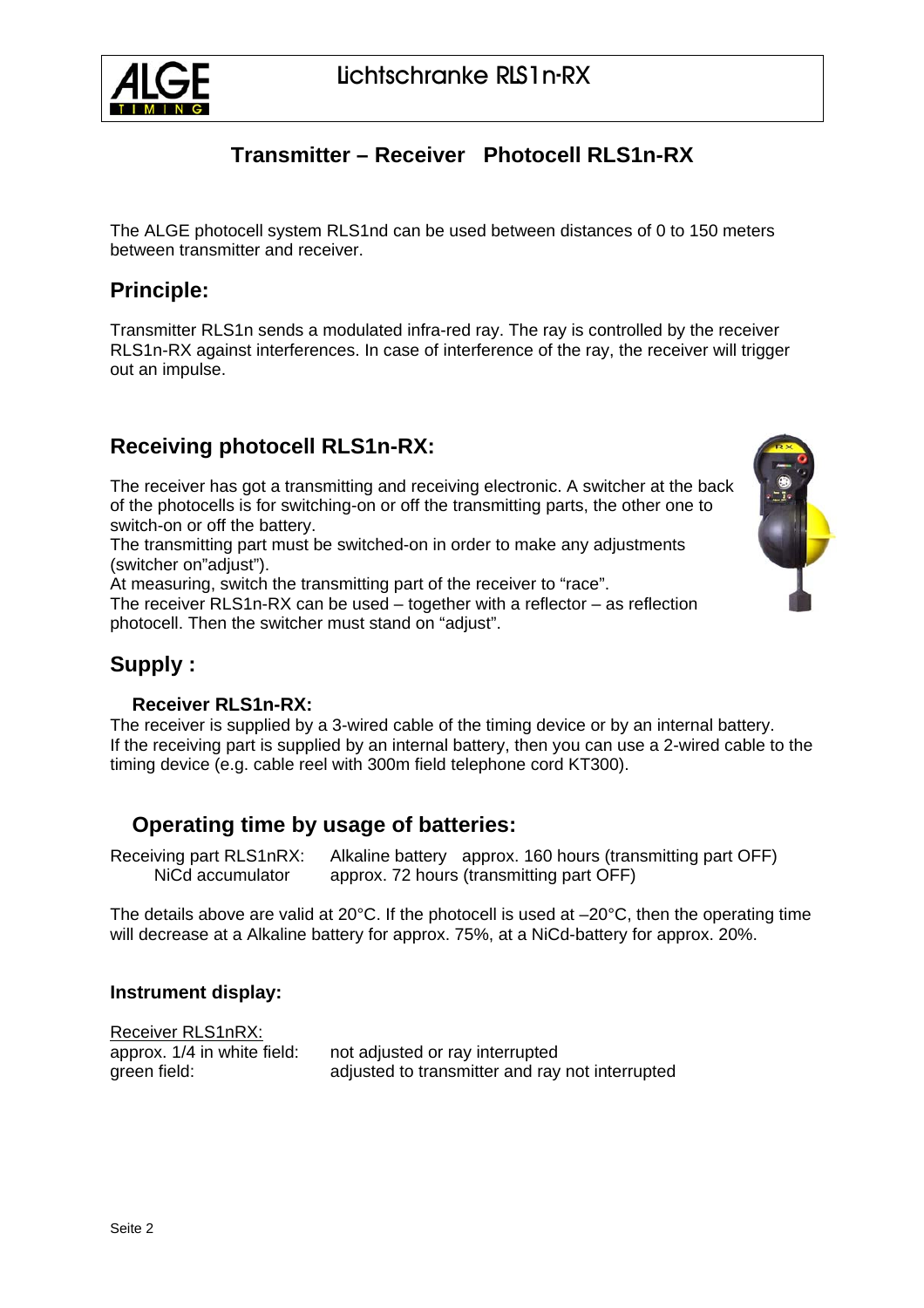

**Insert of battery:** push tappet downward in order to open the battery case



## **Switch-on internal battery:**

The battery of transmitter or receiver is switched-on by the swichter (on/off).

Position "ON" = on, Position "OFF" = off

ATTENTION: If a battery is inside of a photocell, so please don't forget to switch-off the photocell after an event!

# **Adjusting the photocell RLS1nd:**

- + Mount fastening angle for transmitter and receiver on a peg.
- + Screw on the photocell at the fastening angle.
- + Bring the transmitter and receiver into line and tighten the ball-shaped head (rotate yellow head clockwise).
- + Switch-on transmitter and receiver (on).
- + Adjust second switcher of receiver RLS1nRX to "adjust".
- + Connect cable (e.g. 001-10) to receiver RLS1nRX and timing device
- + Switch-on the timing device.
- + Locate the receiver with help of the justification of the transmitter.
- + Adjust transmitter, until instrument of receiver is as far as possible in the green field.
- + Tighten the ball joint of the transmitter.
- + Locate the transmitter with help of the justification of the receiver.
- + Adjust receiver, until instrument of transmitter is as far as possible in the green field.
- + Tighten the ball joint of the receiver.
- + Adjust the switcher of the receiver to "race".
- + If the infra-red ray is interrupted, the timing device will beep and shows the stopped time.